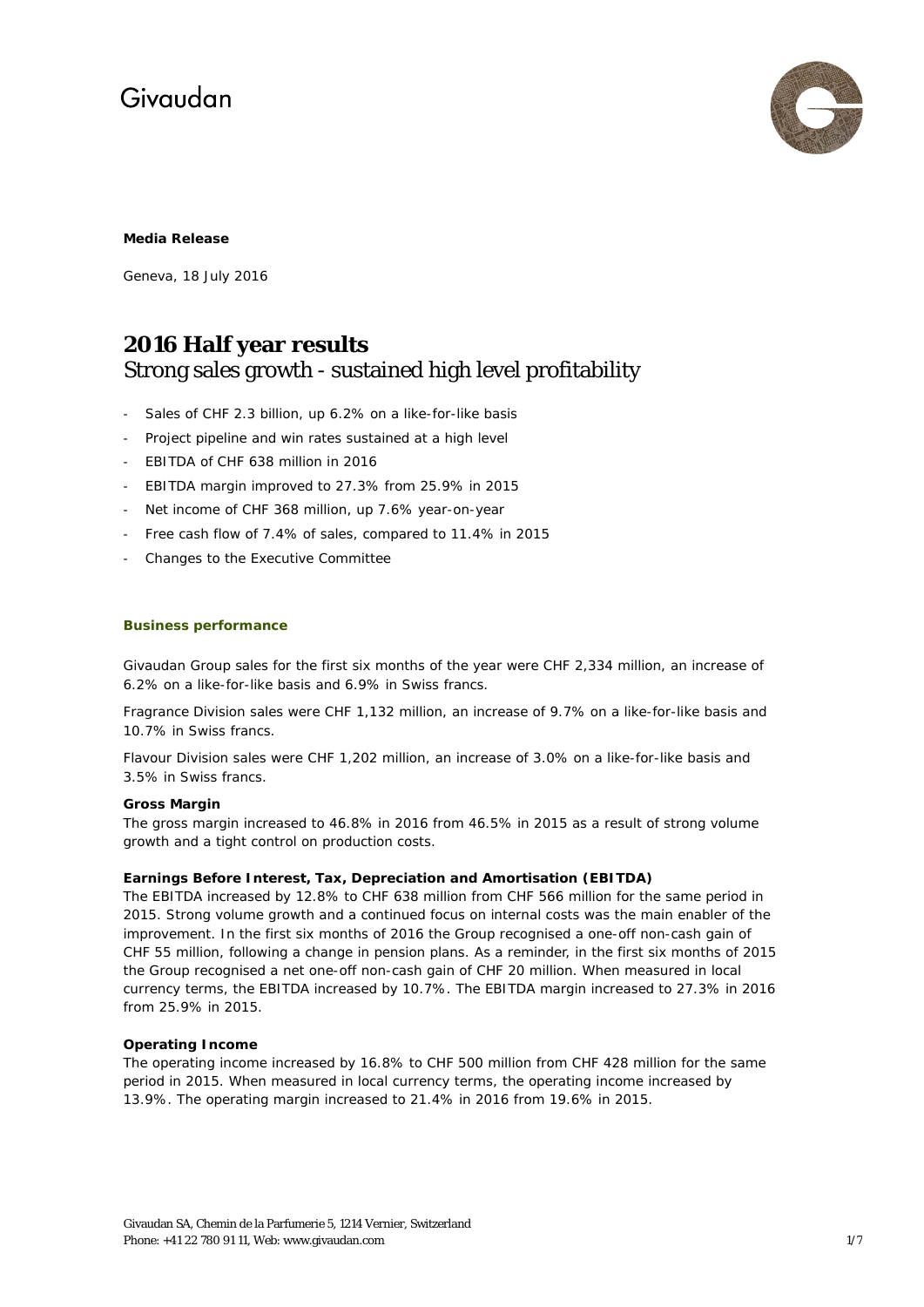

Geneva, 18 July 2016

# **Financial Performance**

Financing costs were CHF 27 million in the first half of 2016, versus CHF 31 million for the same period in 2015. The decrease was as a result of the lower net debt in the Group. Other financial expense, net of income, was CHF 18 million in 2016 versus CHF 13 million in 2015.

The interim period income tax expense as a percentage of income before taxes was 19% in 2016. As a reminder, the rate in 2015, at 11%, was considerably lower following changes in Swiss Accounting Law and the Group's operating structure. Excluding these items in 2015, the income tax expense as a percentage of income before taxes was 19%.

# **Net Income**

The net income for the first six months of 2016 was CHF 368 million compared to CHF 342 million in 2015, an increase of 7.6%. This results in a net profit margin of 15.7% versus 15.6% in 2015. Basic earnings per share were CHF 40.00 versus CHF 37.15 for the same period in 2015.

# **Cash Flow**

Givaudan delivered an operating cash flow of CHF 237 million for the first six months of 2016 compared to CHF 341 million in 2015, driven by a temporary increase in working capital, which increased to 26.9% of sales, compared to 26.3% in 2015.

Total investments in property, plant and equipment were CHF 33 million, compared to CHF 57 million incurred in 2015. Intangible asset additions were CHF 12 million in 2016, compared to CHF 17 million in 2015. Total net investments in tangible and intangible assets were 1.9% of sales, compared to 3.4% in 2015.

Operating cash flow after net investments was CHF 192 million, versus the CHF 267 million recorded in 2015. Free cash flow, defined as operating cash flow after investments and interest paid, was CHF 174 million in the first half of 2016, versus CHF 248 million for the comparable period in 2015. As a percentage of sales, free cash flow in the first six months of 2016 was 7.4%, compared to 11.4% in 2015.

# **Financial Position**

Givaudan's financial position remained strong at the end of June 2016. Net debt at June 2016 was CHF 986 million, up from CHF 677 million at December 2015. The leverage ratio was 21% compared to 15% at the end of 2015. The main reason for the increase in the leverage ratio was the payment of the CHF 495 million dividend in the first quarter of 2016.

#### **2020 guidance: Responsible growth. Shared success.**

The Company's 2020 ambition is to create further value through profitable, responsible growth. Capitalising on the success of the 2011-2015 strategy, Givaudan's 2020 ambition is built on the three strategic pillars of 'growing with our customers', 'delivering with excellence', and 'partnering for shared success'.

Ambitious financial targets are a fundamental part of Givaudan's strategy. We aim to outpace the market with 4-5% sales growth and a free cash flow of 12-17% of sales, both measured as an average over the five-year period of our strategy cycle. It is Givaudan's intention to maintain its current dividend practice as part of this ambition.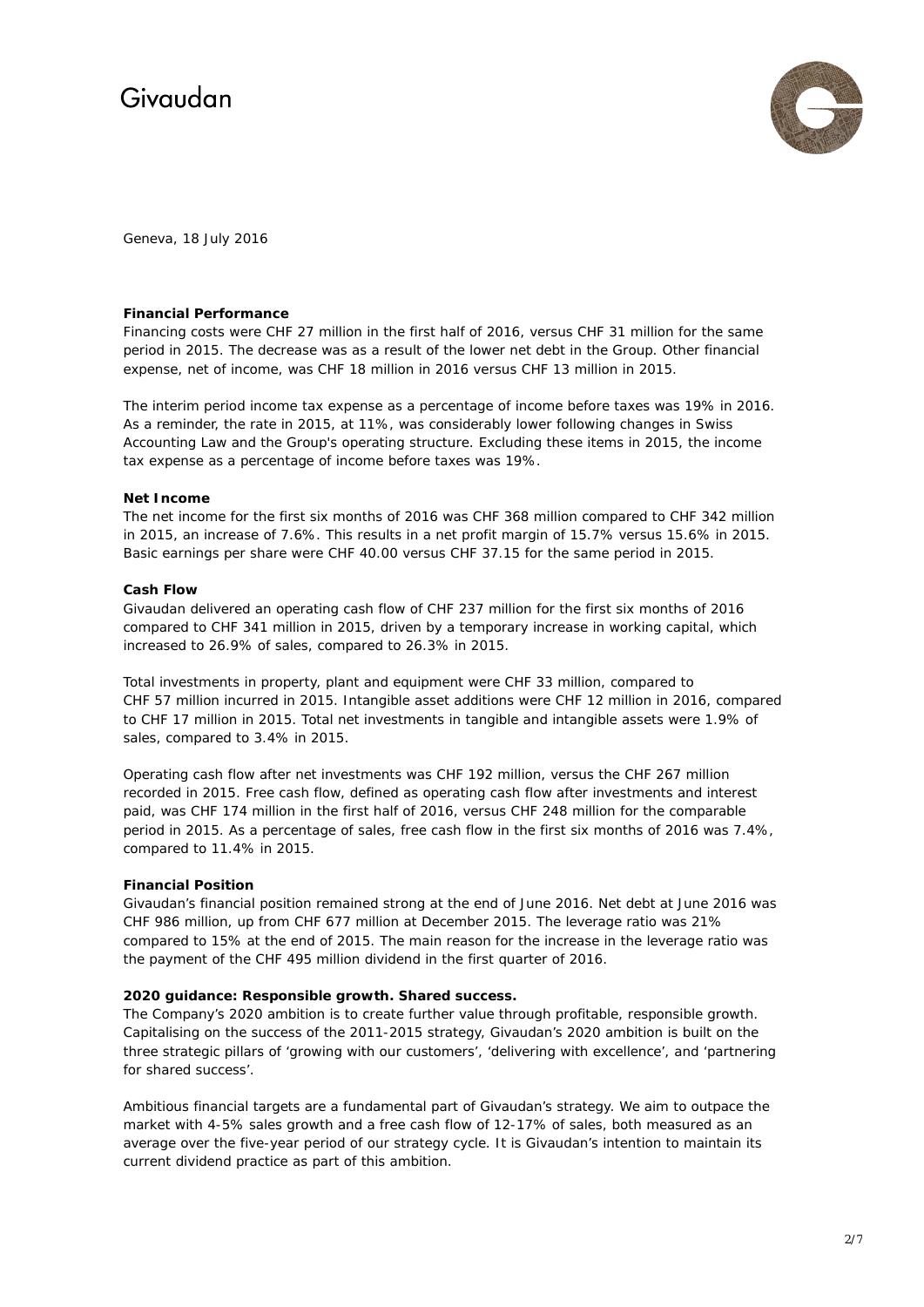

Geneva, 18 July 2016

# **Key Figures**

| For the six months ended 30 June, in millions of Swiss francs except per share data |       |            |
|-------------------------------------------------------------------------------------|-------|------------|
|                                                                                     | 2016  | $2015^{b}$ |
| Group sales                                                                         | 2,334 | 2,184      |
| Fragrance sales                                                                     | 1,132 | 1,023      |
| Flavour sales                                                                       | 1,202 | 1,161      |
| <b>Gross profit</b>                                                                 | 1,093 | 1,016      |
| as % of sales                                                                       | 46.8% | 46.5%      |
| <b>EBITDA</b> <sup>a</sup>                                                          | 638   | 566        |
| as % of sales                                                                       | 27.3% | 25.9%      |
| <b>Operating income</b>                                                             | 500   | 428        |
| as % of sales                                                                       | 21.4% | 19.6%      |
| Income attributable to equity holders of the parent                                 | 368   | 342        |
| as % of sales                                                                       | 15.7% | 15.6%      |
| Earnings per share - basic (CHF)                                                    | 40.00 | 37.15      |
| Earnings per share - diluted (CHF)                                                  | 39.62 | 36.69      |
| Operating cash flow                                                                 | 237   | 341        |
| as % of sales                                                                       | 10.2% | 15.6%      |
| Free cash flow                                                                      | 174   | 248        |
| as % of sales                                                                       | 7.4%  | 11.4%      |

in millions of Swiss francs, except for employee data

|                                     | 30 June<br>2016 | 31 December<br>2015 |
|-------------------------------------|-----------------|---------------------|
| Current assets                      | 2,278           | 2,279               |
| Non-current assets                  | 3,881           | 4,003               |
| <b>Total assets</b>                 | 6,159           | 6,282               |
| Current liabilities                 | 1,164           | 1,014               |
| Non-current liabilities             | 2,061           | 1,853               |
| Equity                              | 2,934           | 3,415               |
| <b>Total liabilities and equity</b> | 6,159           | 6,282               |
| <b>Number of Employees</b>          | 10,032          | 9,907               |

a. EBITDA: Earnings Before Interest (and other financial income (expense), net), Tax, Depreciation and Amortisation. This corresponds to operating income before depreciation, amortisation and impairment of long-lived assets.

b. Previous year figures have been restated for early adoption of IFRS 9 (see note 3 in the Financial Report).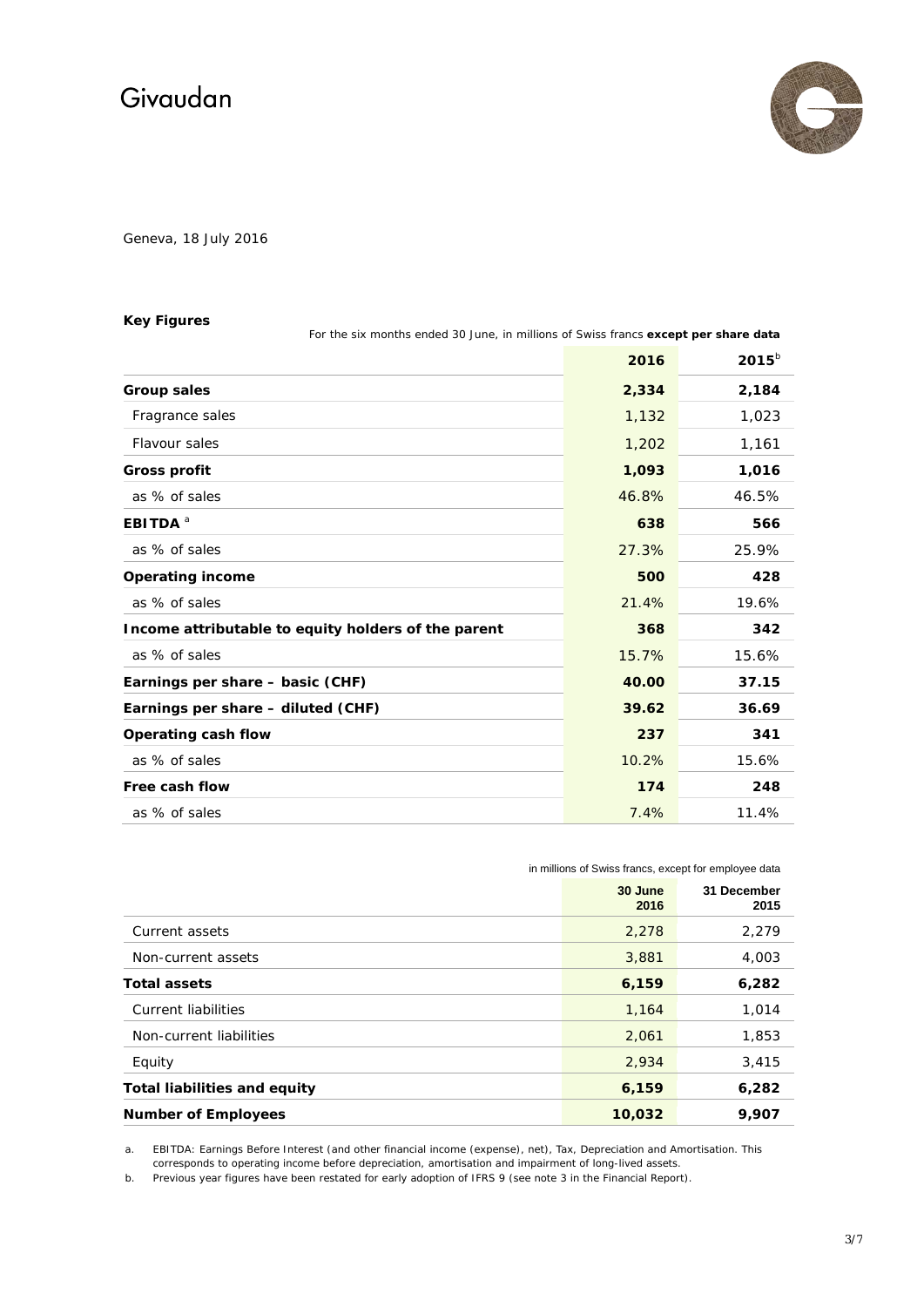

Geneva, 18 July 2016

# **Fragrance Division**

Fragrance Division sales were CHF 1,132 million, an increase of 9.7% on a like-for-like basis and an increase of 10.7% in Swiss francs. Including Induchem, the growth was 11.0% in local currency. The sales of Induchem, which was acquired on 31 August 2015, amounted to CHF 13 million for the first half of 2016.

Total sales for Fragrance compounds (Fine Fragrances and Consumer Products combined) increased by 10.4% on a like-for-like basis. In Swiss francs, sales of compounds increased to CHF 977 million from CHF 892 million.

Fine Fragrance sales grew 11.1% on a like-for-like basis driven by strong new business and low erosion.

Sales for the Consumer Products business increased by 10.2% on a like-for-like basis as a result of a strong performance in high growth markets and a solid increase in mature markets.

Sales of Fragrance Ingredients and Active Beauty increased by 5.2% on a like-for-like basis. The sales of Induchem, which was acquired on 31 August 2015, amounted to CHF 13 million for the first half of 2016. Including Induchem, the growth of Fragrance Ingredients and Active Beauty was 14.8% in local currency.

The EBITDA increased to CHF 351 million in 2016 compared to CHF 244 million for the first six months of 2015. In the first six months of 2016 the division recognised one-off non-cash gain of CHF 55 million following a change in pension plans. As a reminder, the division incurred one-off non-cash charges of CHF 12 million in the first six months of 2015. The EBITDA margin increased to 31.0% in 2016 from 23.8% in 2015.

The operating income increased by 59% to CHF 287 million in 2016, versus CHF 181 million for the same period in 2015. The operating margin increased to 25.4% in 2016 from 17.7% in 2015.

# **Fine Fragrances**

Fine Fragrance sales grew 11.1% on a like for like basis. New business, which was well above last year's level, and low erosion contributed to the strong half year performance.

On a regional basis, North America recorded double-digit growth led by new launches as well as continued strong performance of existing products. In Latin America the business recorded solid growth with new business and volume gains at a number of accounts driving solid results. The gains in North and Latin America were partly offset by lower sales in EAME and Asia where an improving performance in the second quarter could not compensate for the slow start to the year.

At the major award ceremonies in the USA and Europe a number of Givaudan fragrances were recognised including: Tom Ford Noir Pour Femme, Tom Ford Venetian Bergamot, Valentino Donna,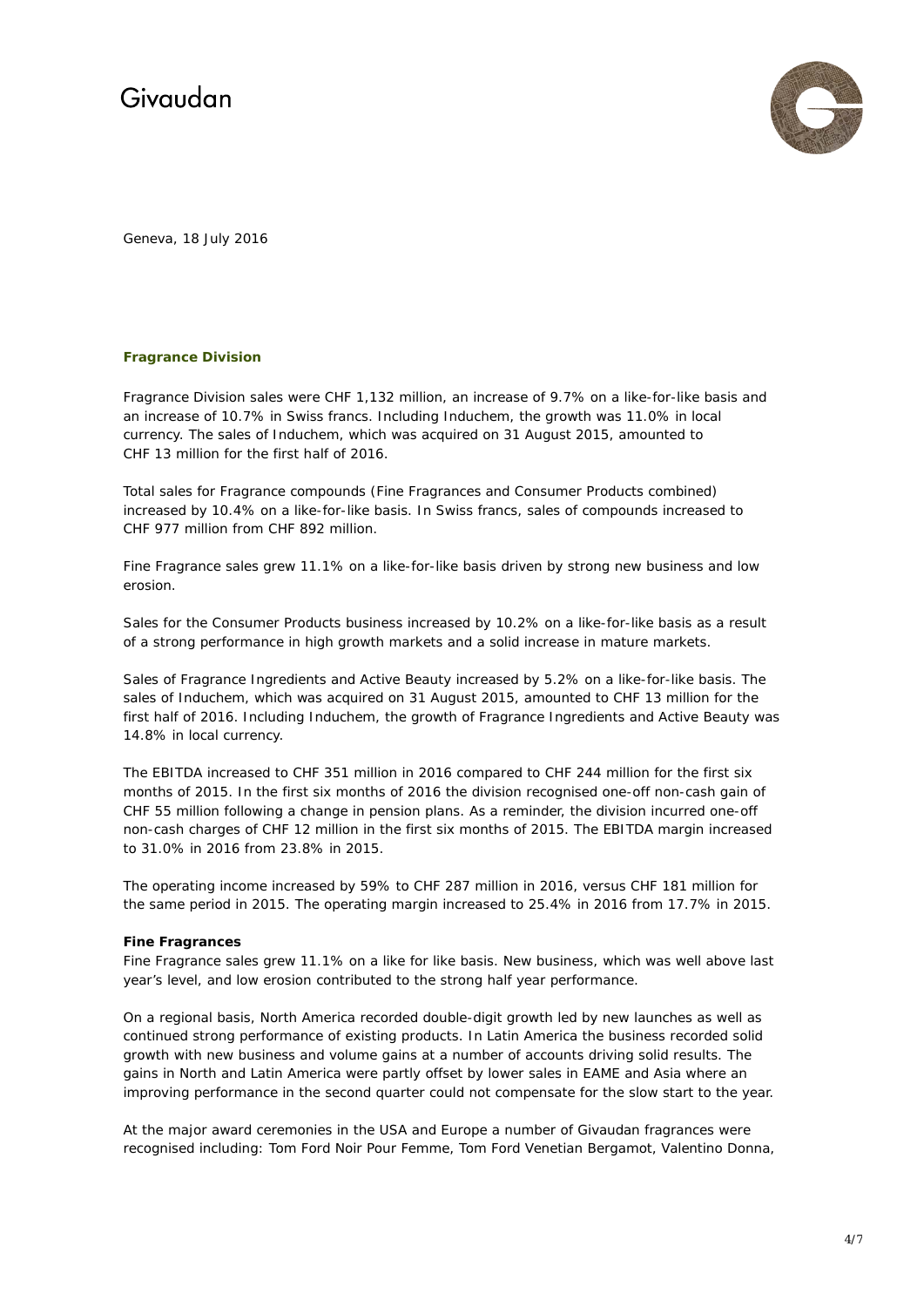

Geneva, 18 July 2016

Narciso Rodriguez L'Absolu, James Bond 007 for Women, Bottega Veneta Pour Homme Extreme, Armani Privè Ambre Eccentrico, La Collection 34 and Prada Infusion d'Oeuillet.

# **Consumer Products**

The Consumer Products business unit sales grew by 10.2% on a like-for-like basis with doubledigit growth in high growth markets and a solid increase in mature markets. All customer groups and product segments contributed to this performance.

Latin America delivered double-digit growth with all customer groups and all product segments, whilst Asia recorded a double-digit growth supported by all subregions, spread across all product segments and all customer groups. In Europe, Africa and the Middle East, sales growth was driven by good performance with local and regional as well as global customers. The Africa and Middle East business delivered double-digit growth supported by all product segments and subregions. Sales in North America continued to increase compared to prior year, mainly driven by local and regional customers. Sales were very strong in the home care segment.

On a product segment basis, sales increased among all product segments. The sales growth was led by a double-digit increase in the fabric care segment, followed by home care. Oral care and personal care segments contributed as well to the growth.

# **Fragrance Ingredients and Active Beauty**

Sales of Fragrance Ingredients and Active Beauty increased by 5.2% on a like-for-like basis. The sales of Induchem, which was acquired on 31 August 2015, amounted to CHF 13 million for the first half of 2016. Sales of Fragrances ingredients saw strong sales growth in the European and Asian markets, whilst sales were below last year in Latin America. Including Induchem, the growth of Fragrance Ingredients and Active Beauty was 14.8% in local currency.

#### **Flavour Division**

Flavour Division sales were 1,202 million during the first six months of 2016, an increase of 3.0% on a like-for-like basis and 3.5% in Swiss francs.

The increased sales were positively impacted by new wins and existing business expansion in the high growth markets of Argentina and Brazil in Latin America as well as India, Indonesia, Thailand and Vietnam in Asia Pacific. The mature markets of Japan, Korea and Australia delivered good results. Europe and Africa rebounded in the second quarter despite challenging economic conditions in Western Europe and Sub-Saharan Africa. North America results were solid against a strong prior year comparable. Dairy, Savoury and Snacks contributed to the overall growth.

The EBITDA decreased to CHF 287 million in 2016 from CHF 322 million for the first six months of 2015. The EBITDA margin was 23.9% in 2016, down from 27.8% in 2015. As a reminder, in the first six months of 2015 the division recognised a one-off non-cash gain of CHF 32 million. The operating income decreased to CHF 213 million in 2016 from CHF 247 million for the same period in 2015. The operating margin decreased to 17.7% in 2016 compared to 21.3% in 2015.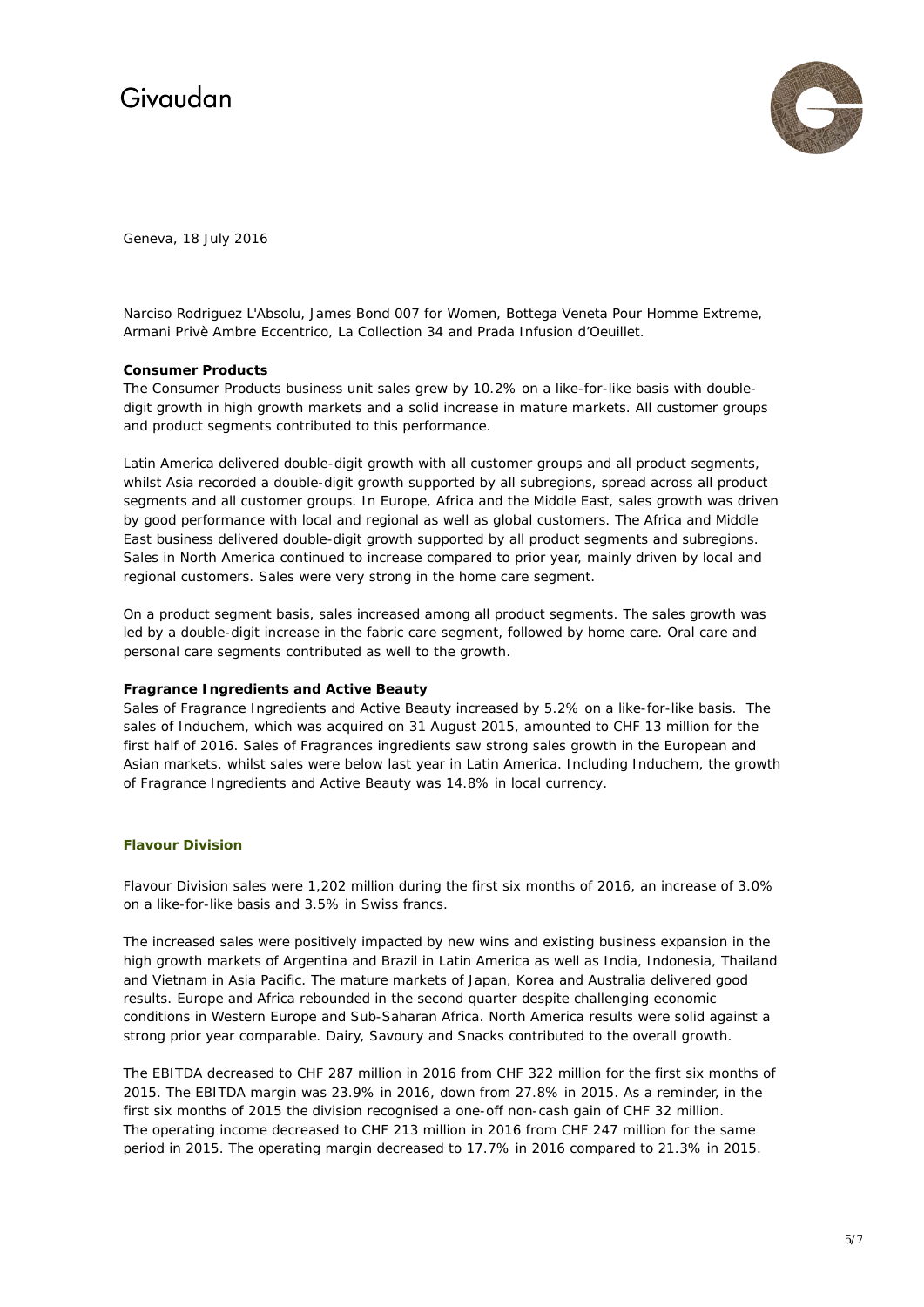

Geneva, 18 July 2016

On 23 May 2016, as part of its 2020 strategy to strengthen capabilities in integrated savoury solutions, Givaudan announced that it is acquiring ConAgra Foods' Spicetec Flavors & Seasonings business. As closing has not been completed, the proposed acquisition has no impact on the financial results to June 2016.

# **Asia Pacific**

Sales in Asia Pacific increased 4.8% on a like-for-like basis driven by expansion in the high growth markets of India, Indonesia, Thailand and Vietnam. The mature markets of Japan, Korea and Australia delivered good results. Snacks and Sweet Goods achieved double-digit growth from expansion of the existing business portfolio while new wins fuelled increases in Dairy and Savoury.

# **Europe, Africa and Middle East**

Sales decreased 0.7% on a like-for-like basis. The region delivered growth of 2.0% in the second quarter despite a challenging economic environment. The high growth markets of Africa were impacted by lower sales in Sub-Saharan Africa while any gains realised in Eastern Europe were offset by Russia. The mature markets of Western Europe were impacted by lower sales in France, Germany and Great Britain. Snacks and Sweet Goods grew as a result of new wins.

# **Latin America**

Sales increased 16.7% in Latin America on a like-for-like basis with strong growth in Argentina, Brazil and Colombia. New wins and existing business growth was realised across all segments with strong performance coming from Beverages and Snacks.

# **North America**

Sales across North America increased 0.4% on a like-for-like basis. New wins and growth of existing business in Dairy, Savoury and Sweet Goods were offset by lower sales in the Beverage segment, which had seen strong growth in the prior year.

# **Changes to the Executive Committee**

Effective 1 August, Givaudan announces the following changes to its Executive Committee: Adrien Gonckel, Chief Information Officer, will retire. Anne Tayac, currently Head of Fragrance Operations, will become a member of the Executive Committee with responsibility for designing, implementing and leading a global organisation for business services and solutions.

**Adrien Gonckel** will retire following a distinguished 43-year career during which he held various senior leadership roles within the IT departments of Roche, Roure and Givaudan. During his tenure, Adrien successfully led the SAP implementation, transformed IT into a globalised organisation and developed it to leading standards. Adrien's understanding of the business combined with the support of the strong team he had built allowed for those achievements. Fabien Jaunault, currently Head of IT Demand, is appointed Head of Global Information Management & Technology (IM&T), responsible for the Company's innovation strategy and day-to-day business operations in Information Management & Technology.